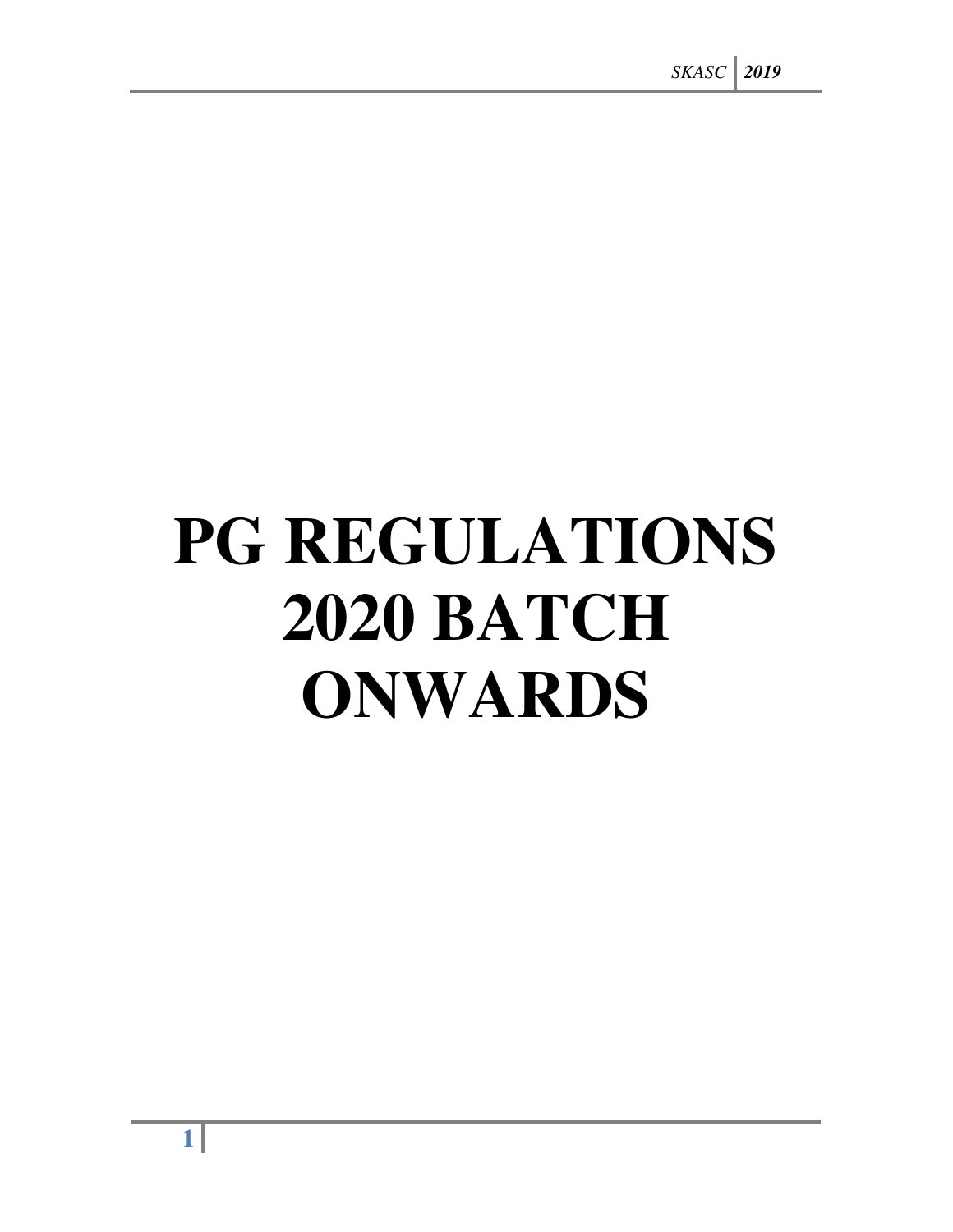# **SRI KRISHNA ARTS AND SCIENCE COLLEGE An Autonomous College affiliated to Bharathiar University Kuniamuthur, Coimbatore – 641 008.**

# REGULATIONS FOR POSTGRADUATE DEGREE PROGRAMME **In CBCS pattern (with effect from 2020-2021)**

## **Definitions:**

#### **Programme:**

"Programme" means a course of study leading to the award of a degree in a discipline.

#### **Course:**

"Course" refers to a subject offered under the degree programme.

## **Discipline Specific Courses (DSC):**

 Discipline Specific Courses means "the core courses" related to the programme concerned including practicals and project work offered under the programme.

## **Discipline Specific Electives (DSE):**

 Discipline Specific Electives means the optional courses offered under the programme related to the core or non core courses but are to be selected by the students.

## **Generic Elective Courses (GEC):**

Generic Elective Courses means "Inter Departmental Courses" , the course of study offered by the inter-related departments in common discipline.

## **Non CGPA Credit Course (NCCC):**

Any one MOOC shall be completed anytime during the programme, offered in SWAYAM portal under MHRD, Govt. of India.

 A detailed explanation of the above with relevant credits is given under "Scheme of Examinations along with Distribution of Marks and Credits".

#### **1. Eligibility for Admission to the Programme**

A candidate who has passed the Degree Examination as main subject of study of Bharathiar University or an examination of some other University accepted by the Syndicate of Bharathiar University as equivalent thereto shall be eligible for admission to the Master Degree programme.

## **2. Duration of the Programme**

 This Programme of Study shall be based on Semester System. This Programme shall consist of four Semesters covering a total of two academic years. For this purpose, each academic year shall be divided into two semesters; the first and third semesters; June to November and the second and the fourth semesters; December to April. The Practical Examinations shall be conducted at the end of each semester. Each semester has 90 working days consisting of 5 teaching hours per working day.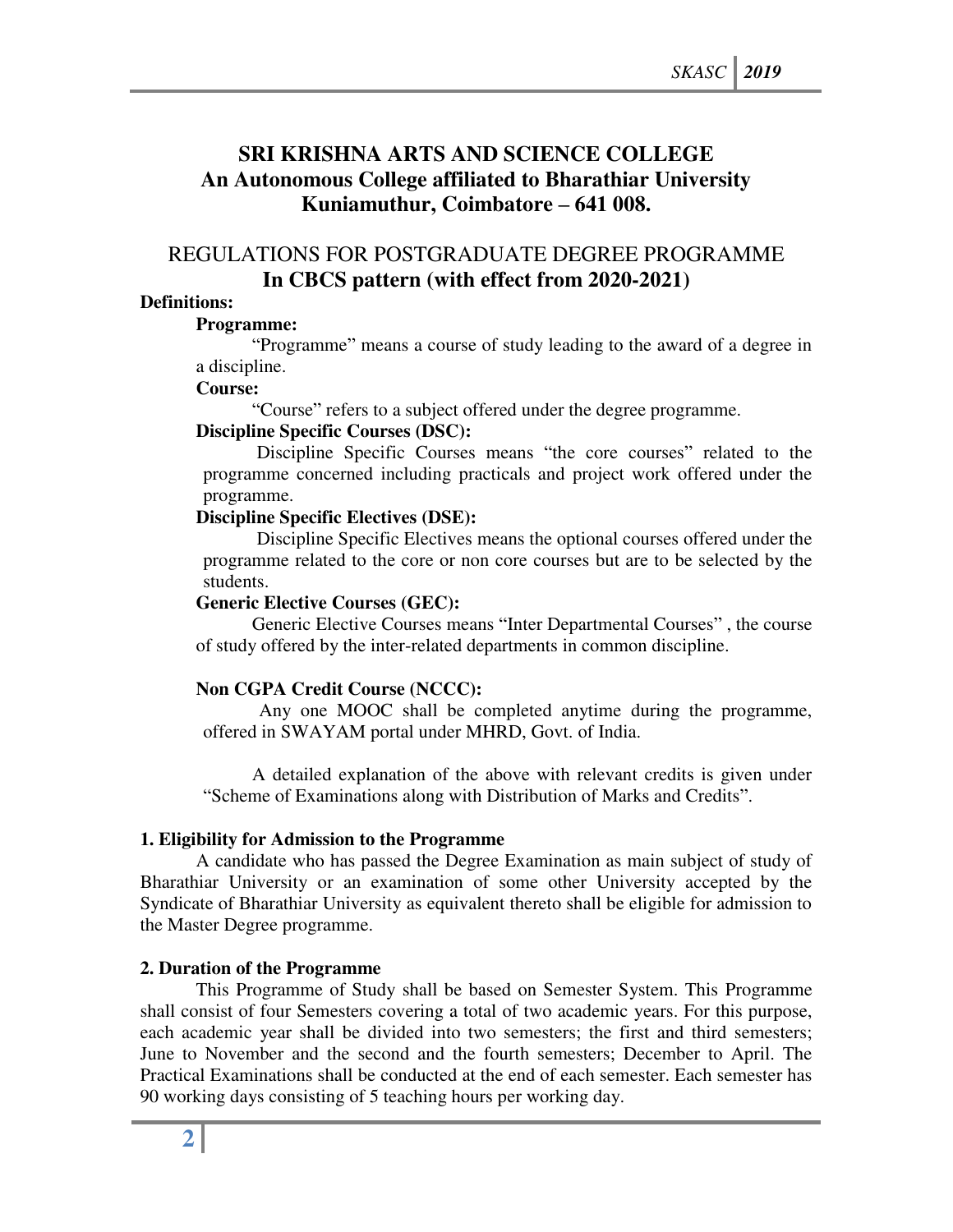#### **3. Programme of Study**

The Programme of the Degree of Master of Science/Arts/Commerce/Social Work shall be under the Semester System according to the Syllabus to be prescribed from time to time. This Programme consists of Core Courses and Optional Courses.

## **4. Scheme of Examinations**

As recommended by the respective Board of Studies.

## **5. Requirement to appear for the Examinations**

All bonafide students of the College are eligible to appear for the End Semester Examinations by fulfilling the following criteria:

- a) Ideally every student is expected to attend all classes and earn 100% attendance. However, the student shall secure not less than 75% attendance semester-wise (Minimum requirement) to enable him / her to appear for the end semester examination.
- b) If a student secure attendance between 65 % and less than 75 % in a semester due to medical reasons or participation in State / National / International sport events with prior permission from the principal through the class tutor and Head of the department concerned, the student shall be given exemption from the prescribed attendance requirement and the student shall be permitted to appear for the end semester examination. In all such cases, the student should submit the required documents on joining after the absence to the Head of the department through the Class Tutor.

#### **Lack of Attendance:**

- c) Students who do not satisfy the minimum requirement of attendance and who secure less than 75% but 65% and above attendance in a semester will have to pay condonation fees and compensate the lack in the subsequent semester.
- d) Students who secure less than 65% but 55% and above attendance in a semester will not be permitted to write the End Semester Examination but he/she can continue the study in the subsequent semester.
- e) A candidate who has secured less than 55% of attendance in any semester shall be debarred from writing the End Semester Examination. He/she has to rejoin the semester in which the attendance is less than 55%.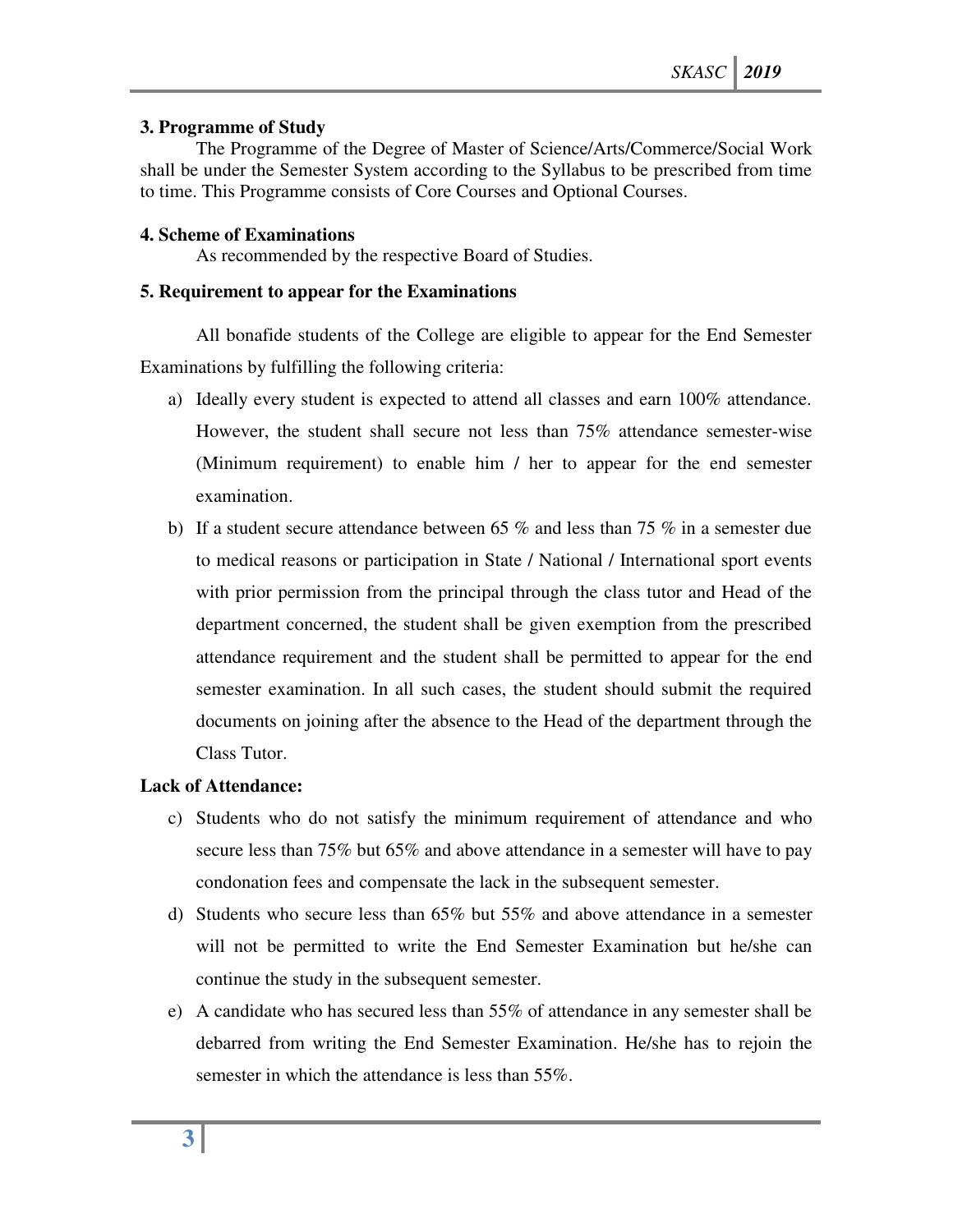## **6. Restrictions to appear for the Examinations**

a) Any candidate having arrear paper(s) shall have the option to appear in any arrear paper along with the regular semester papers.

b) Candidates who fail in any of the course of PG degree examinations shall complete the course concerned within 4 years from the date of admission to the said programme, and should they fail to do so, they shall take the examination in the next revised syllabus prescribed for the immediate next batch of candidates. If there is no change in the texts/syllabus they shall appear for the examination in that course with the syllabus in vogue until there is a change in the texts or syllabus. In the event of removal of that course consequent to change of regulation and / or curriculum after 4 year period, the candidates shall have to take up an equivalent course in the revised syllabus as suggested by the Chairman of the respective board of studies and fulfill the requirements as per the regulation curriculum for the award of the degree.

#### **7. Medium of Instruction and Examinations**

The medium of instruction and examinations shall be in English. However, as per directives of the Government of Tamilnadu, if the candidates answer in Tamil, their answer scripts will also be evaluated.

## **8. Submission of Record Note books for Practical Examinations**

Candidates appearing for practical examinations should submit bonafide Record Note Books prescribed for practical examinations, otherwise the candidates shall not be permitted to appear for the practical examinations.

#### **9**. **Minimum (Pass) Marks**

A candidate shall be declared to have passed in a course if a student obtains not less than 50% of marks in that course. A candidate shall be declared to have passed the whole Examination if the student passes in all the courses.

## **10. Distribution of marks**

Table – 1: The following are the distribution of marks for end semester and continuous internal assessment for **theory papers** of PG programmes.

| <b>Total Marks</b> | Max.<br><b>Marks</b> | <b>END SEMESTER</b><br><b>Passing</b><br><b>Minimum</b> for<br>end semester<br>alone | <b>CONTINUOUS</b><br><b>INTERNAL</b><br><b>ASSESSMENT</b><br>(Max. Marks) | <b>Overall Passing</b><br>Minimum total<br>marks<br>(Continuous<br><b>Internal</b><br><b>Assessment +</b><br><b>End Semester)</b> |
|--------------------|----------------------|--------------------------------------------------------------------------------------|---------------------------------------------------------------------------|-----------------------------------------------------------------------------------------------------------------------------------|
| 100                | 60                   | 30                                                                                   |                                                                           | 50                                                                                                                                |
| 50                 | 30                   | 15                                                                                   |                                                                           | 25                                                                                                                                |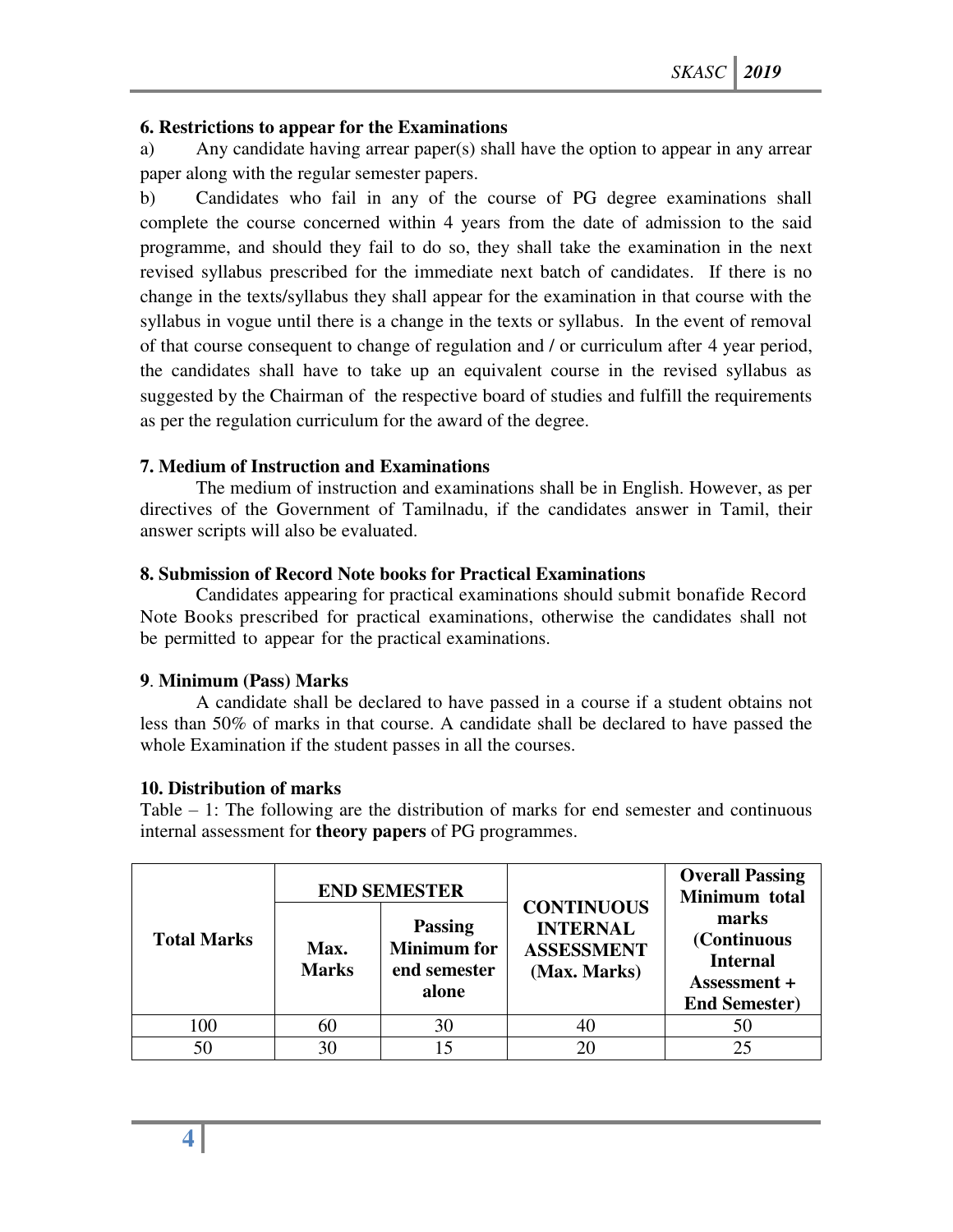## **Theory:**

The CIA for theory courses consists of written tests, attendance and departmental components as specified in the scheme of examinations (Modular Assessing Panel). The maximum marks obtained for 100 shall be further converted as per the requirements of the scheme of examination prescribed for the respective course.

|  |  | Table $-2$ : The following are the distribution of marks for end semester and continuous |  |  |  |  |
|--|--|------------------------------------------------------------------------------------------|--|--|--|--|
|  |  | internal assessments for <b>practical papers</b> of PG programmes.                       |  |  |  |  |

|                    |                      | <b>END SEMESTER</b>                                           |                                                                            | <b>Overall Passing</b>                                                                           |
|--------------------|----------------------|---------------------------------------------------------------|----------------------------------------------------------------------------|--------------------------------------------------------------------------------------------------|
| <b>Total Marks</b> | Max.<br><b>Marks</b> | <b>Passing</b><br><b>Minimum</b> for<br>end semester<br>alone | <b>CONTINUOUS</b><br><b>INTERNAL</b><br><b>ASSESSEMENT</b><br>(Max. Marks) | Minimum total<br>marks<br>(Continuous<br><b>Internal</b><br>Assessment +<br><b>End Semester)</b> |
| 100                | 60                   | 30                                                            |                                                                            | 50                                                                                               |
| 50                 | 30                   | 15                                                            |                                                                            | 25                                                                                               |

Practical: The CIA for practical courses consists of two Tests, attendance and departmental components as specified in the scheme of examinations (modular assessing panel). The maximum marks obtained for 100 shall be further converted as per the requirements of the scheme of examination prescribed for the respective course.

**Project:** The Internal Assessment for project shall be distributed as follows, 30% of marks for interim presentation, 20% for model viva voce, 20% for attendance, 20% for report writing and 10% for work diary maintenance.

| 3-Interim presentations by the candidate | 30 marks |
|------------------------------------------|----------|
| Model Viva Voce                          | 20 marks |
| <b>Work Diary</b>                        | 10 marks |
| Attendance                               | 20 marks |
| Report                                   | 20 marks |

The maximum marks obtained for 100 shall be further converted as per the requirements of the scheme of examination prescribed for the respective course.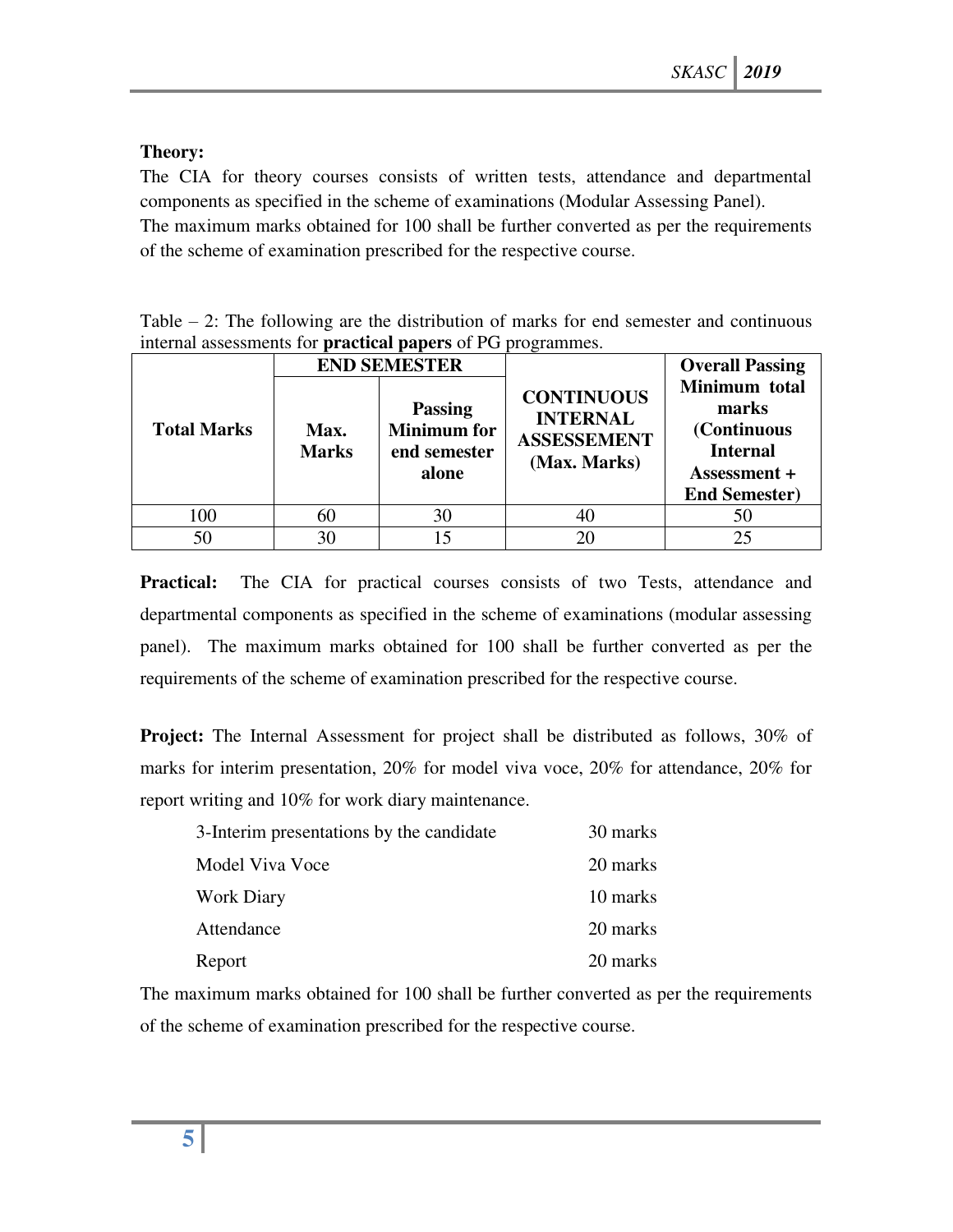## **11. Grading**

Once the marks of the Continuous Internal Assessment and end semester examinations for each of the course are available, they will be added. The mark thus obtained will then be graded as per details given below:

#### **Marks and Grades**

The following table gives the marks grade points, letter grades and classification to indicate the performance of the candidate.

## **Conversion of Marks to Grade Points and Letter Grade (Performance in a Course/Paper)**

| <b>RANGE OF</b> | <b>GRADE POINTS</b> | <b>LETTER GRADE</b> | <b>DESCRIPTION</b> |
|-----------------|---------------------|---------------------|--------------------|
| <b>MARKS</b>    |                     |                     |                    |
| 90-100          | $9.0 - 10.0$        |                     | Outstanding        |
| 80-89           | 8.0-8.9             | D+                  | Excellent          |
| 75-79           | $7.5 - 7.9$         | D                   | Distinction        |
| 70-74           | $7.0 - 7.4$         | A+                  | Very Good          |
| 60-69           | $6.0 - 6.9$         | A                   | Good               |
| 50-59           | $5.0 - 5.9$         | B                   | Average            |
| $00-49$         | 0.0                 | U                   | Re-appear          |
| <b>ABSENT</b>   | 0.0                 | A A A               | <b>ABSENT</b>      |

#### **GRADE POINT AVERAGE**

#### **For a Semester:**

GRADE POINT AVERAGE [GPA] **=** Σi Ci Gi / Σi Ci

 $Ci = C$  redits earned for a course i in any semester

Gi = Grade Point obtained for a course i in any semester

n = refers to the semester in which such course were credited

Sum of the multiplication of grade points by the credits of the courses

GPA = ------------------------------------------------------------------------------------------

Sum of the credits of the courses in a semester

#### **For the entire programme:**

CUMULATIVE GRADE POINT AVERAGE [CGPA] **=** ΣnΣi Cni Gni / Σn Σi Cni

Sum of the multiplication of grade points by the credits of the entire programme

Sum of the credits of the courses of the entire programme

CGPA = ------------------------------------------------------------------------------------------------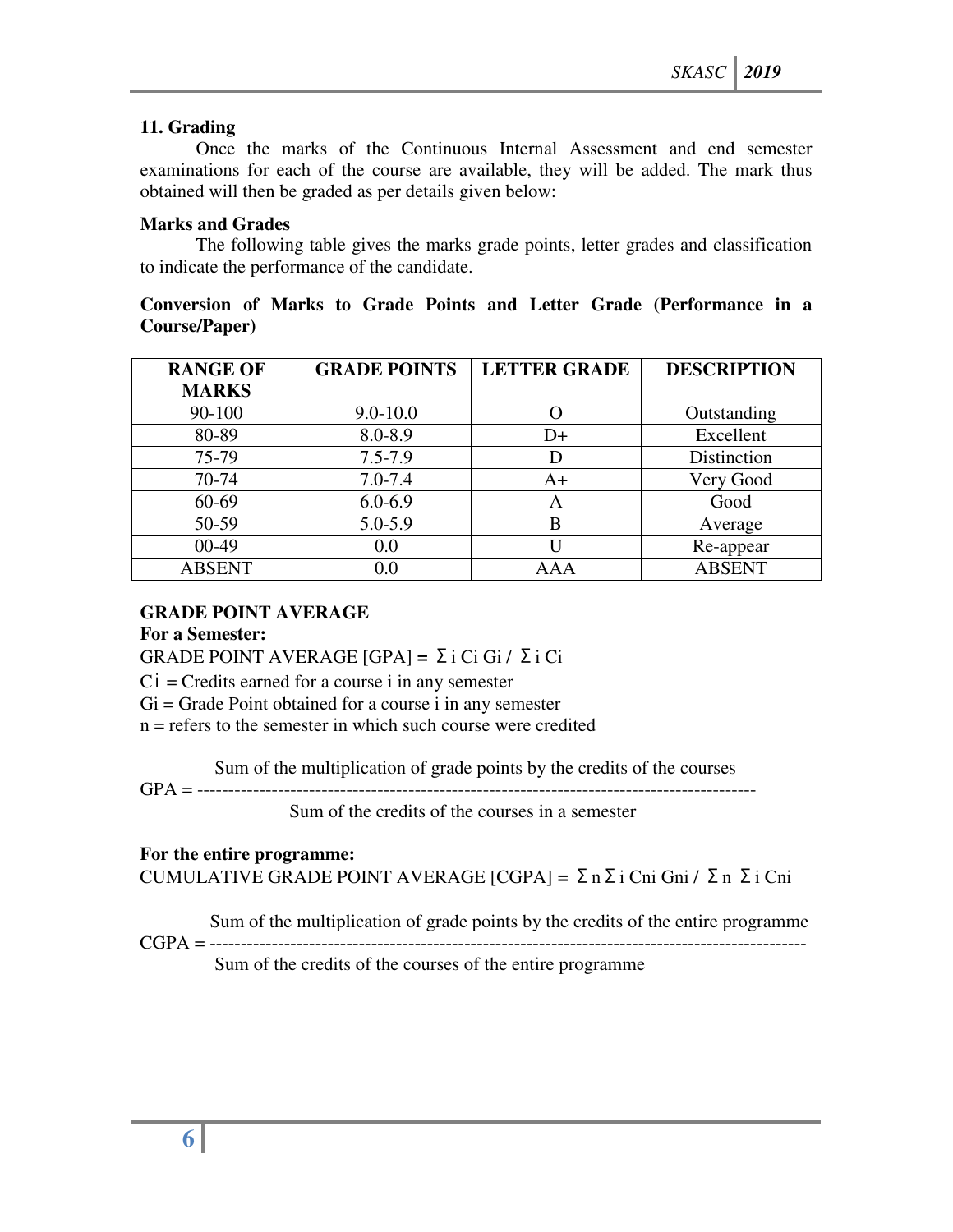| <b>CGPA</b>                 | <b>GRADE</b>  | <b>CLASSIFICATION OF FINAL</b><br><b>RESULT</b> |
|-----------------------------|---------------|-------------------------------------------------|
| $9.5 - 10.0$                | $O+$          | First Class – Exemplary $*$                     |
| 9.0 and above but below 9.5 | $\mathcal{L}$ |                                                 |
| 8.5 and above but below 9.0 | $D++$         | First Class with Distinction*                   |
| 8.0 and above but below 8.5 | D+            |                                                 |
| 7.5 and above but below 8.0 | D             |                                                 |
| 7.0 and above but below 7.5 | $A++$         |                                                 |
| 6.5 and above but below 7.0 | $A+$          | <b>First Class</b>                              |
| 6.0 and above but below 6.5 | A             |                                                 |
| 5.5 and above but below 6.0 | $B+$          | <b>Second Class</b>                             |
| 5.0 and above but below 5.5 | B             |                                                 |
| 0.0 and above but below 5.0 | H             | Re-appear                                       |

## **12. Improvement of Marks in the subjects already passed**

Candidates desirous of improving the marks awarded in a passed subject in their first attempt shall reappear once within a period of subsequent two semesters. The improved marks shall be considered for classification but not for ranking. When there is no improvement, there shall not be any change in the original marks already awarded.

#### **13. Classification of Successful candidates**

A candidate who passes all the examinations and securing following CGPA and Grades shall be declared as follows for each part:

| <b>CGPA</b>                 | <b>GRADE</b> | <b>CLASSIFICATION OF FINAL</b> |
|-----------------------------|--------------|--------------------------------|
|                             |              | <b>RESULT</b>                  |
| $9.5 - 10.0$                | $O+$         | First Class – Exemplary $*$    |
| 9.0 and above but below 9.5 | $\Omega$     |                                |
| 8.5 and above but below 9.0 | $D++$        | First Class with Distinction*  |
| 8.0 and above but below 8.5 | D+           |                                |
| 7.5 and above but below 8.0 | D            |                                |
| 7.0 and above but below 7.5 | $A++$        |                                |
| 6.5 and above but below 7.0 | $A+$         | <b>First Class</b>             |
| 6.0 and above but below 6.5 | A            |                                |
| 5.5 and above but below 6.0 | $B+$         | <b>Second Class</b>            |
| 0.0 and above but below 5.0 | В            |                                |

a) A candidate who has passed all the subjects examinations in the first appearance within the prescribed duration of the PG programmes and secured a CGPA of 9 to 10 and equivalent grades "O" or "O+" in Core and Optional subjects shall be placed in the category of "**First Class – Exemplary**".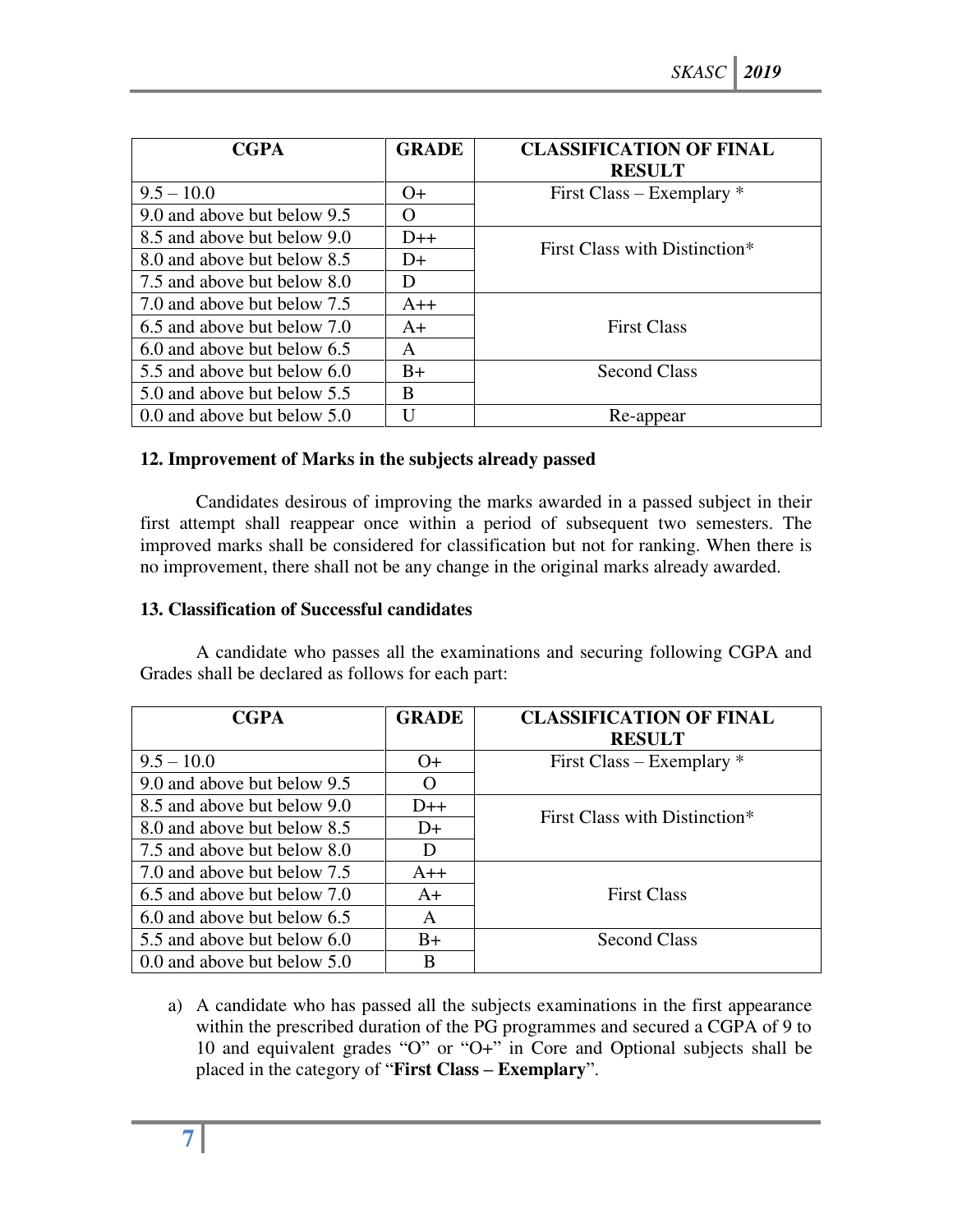- b) A candidate who has passed all the subjects examinations in the first appearance within the prescribed duration of the PG programmes and secured a CGPA of 7.5 to 9 and equivalent grades "D" or "D+" or "D++" in Core and Optional subjects shall be placed in the category of "**First Class with Distinction**".
- c) A candidate who has passed all the subjects examinations of the PG programmes and secured a CGPA of 6 to 7.5 and equivalent grades "A" or "A+" or "A++" shall be declared to have passed in "**First Class**".
- d) A candidate who has passed all the subjects examination of the PG programmes and secured a CGPA of 5.0 to 6.0 and equivalent grades "B" or "B+" shall be declared to have passed in "**Second Class**".

#### **14. Ranking**

A candidate who qualifies for the PG Degree programme passing all the Examinations in the first attempt, within the minimum period prescribed for the programme from the date of admission to the programme and secures  $1<sup>st</sup>$  Class shall be eligible for ranking and such ranking shall be confined to 10% of the total number of candidates qualified in that particular subject to a minimum of 3 ranks and a maximum of 10 ranks. The improvement marks will not be taken into consideration for ranking.

#### **15. Conferment of the Degree**

No candidate shall be eligible for conferment of the Degree unless he / she has undergone the prescribed programme of Study for a period of not less than four semesters or has been exempted there from in the manner prescribed and has passed the Examinations as have been prescribed therefor.

#### **16. Additional Credits**

A student who desires to earn additional credits (over and above credits prescribed by the programme) can opt for any core course offered by any Department for PG programmes. He / She can appear for the examination for odd semester paper in the even semester and even semester paper in the odd semester.

 The courses will be self study and there is no continuous internal assessment for the courses. However, the marks scored by him / her will be converted for 100 marks and will appear in the semester mark sheet as additional credits.

#### **17. Additional Credits for Online Certificate Courses**

 Additional credits will be awarded on completion of online certificate courses like MHRD, NPTEL, Swayam, Skill Sector Council, etc. The credit system for NPTEL online certification is fixed as extra 3 credits on completion of one course.